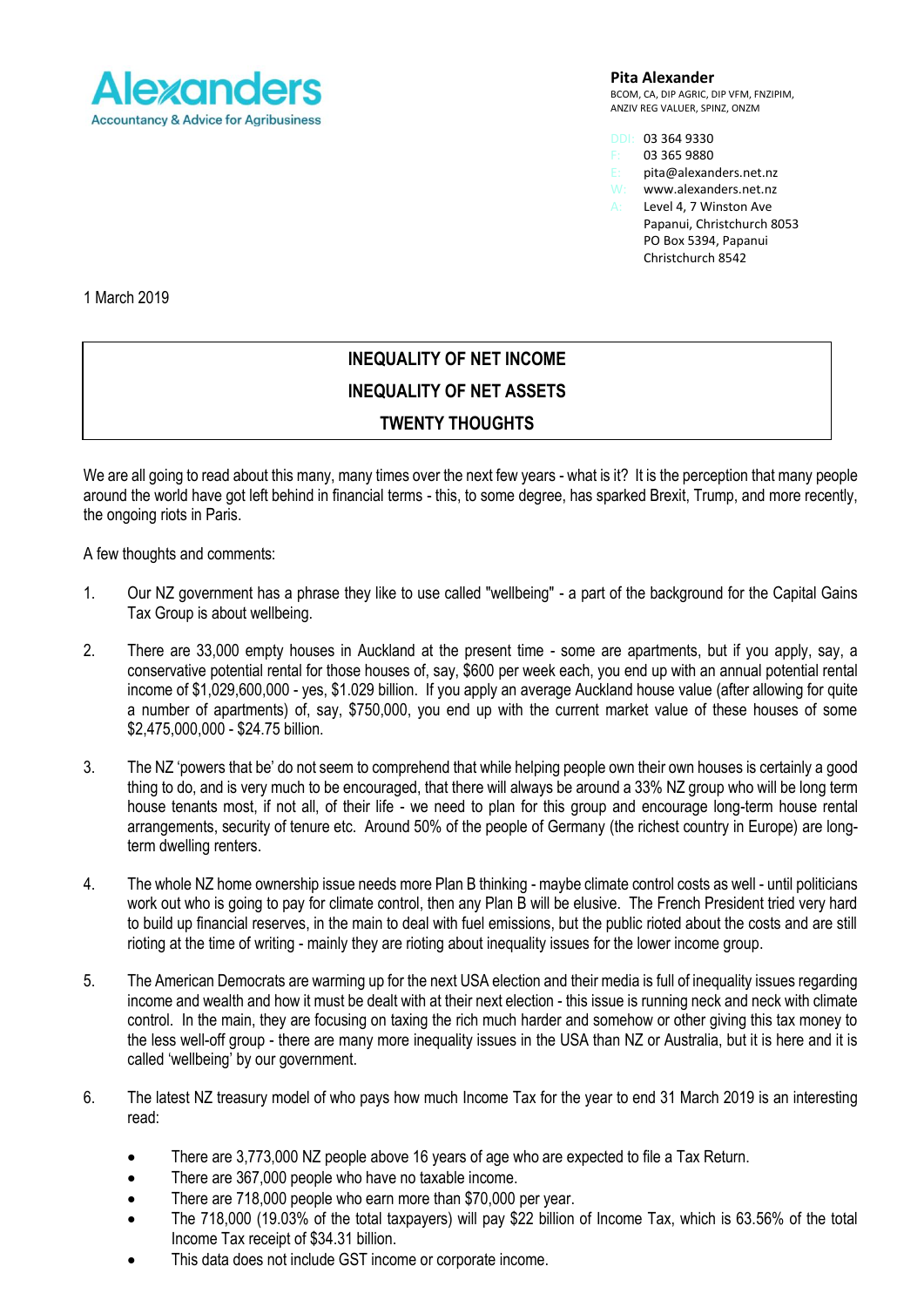- 7. The median net wealth of NZ households at 30 June 2018 was \$340,000 up from \$289,000 three years ago. If you take the view that the average NZ couple have, say, two children, then the average NZ inheritance will be of the order of \$170,000 plus per child - but it won't be received until these children are probably in their 60s or 70s.
- 8. The number of NZ millionaires at the present time is of the order of 270,000, with this figure being in \$US terms. Our NZ/USA exchange rate presently is around \$1.45 (that is, one USA dollar would purchase \$1.45 of NZ dollars) and includes the net equity in any house owned.
- 9. A worldwide concern is the low wealth of young people around the world student debt, less access to pensions, and lower income mobility are all playing a role here.
- 10. Another approach for dealing with inequality of income is the proposition of a country paying out a "universal basic income" to all of its citizens over, say, 18 years of age every year. Finland and Switzerland have had a good look at this concept and there are several major trials under way in Sweden, but as yet nothing has come out of this one way or the other - the idea being that one payment like this would substitute for a number of social welfare-type allowances. The cost, for example, in NZ might be something along the following lines:

| Leaving a net cost of \$23.25 billion                                                                                                             | \$23,250,000,000 |
|---------------------------------------------------------------------------------------------------------------------------------------------------|------------------|
| Less, the effect of reducing, say, 75% of the present NZ social welfare<br>annual budget of \$25 billion, say                                     | \$18,750,000,000 |
| Say, 3,500,000 NZ people above 18 years of age at an annual payout rate<br>of, say, \$1,000 per month - that is, \$12,000 per year (\$42 billion) | \$42,000,000,000 |

There would need to be some adjustment to the National Superannuation existing payouts for those over 65 years, but the very broad figure of \$23.25 billion would be an enormous cost and would turn the present NZ Income Tax system probably upside down.

- 11. India is presently having a good look at this "universal basic income" concept India has one big advantage here in at least mathematical terms - India has a present population of 1.34 billion, but to double the average annual Indian household income would cost only around \$150 per year (\$NZ) per household (Wall Street Journal). The birth fertility rate in India is 2.33 per woman, which would suggest about 310 million households which at \$150/household which would mean the Indian government would have to find around \$46.5 billion (\$NZ) - just how much of the Indian present social welfare budget would be able to be offset with this payment is anybody's guess - the real point is that relative to the number of its adult population (some 620 million), the cost of a universal basic income for India is a quite different financial exercise.
- 12. The NZ Prime Minister currently earns \$470,000 per year, approximately eight times the NZ median salary/wage of around \$59,000. The average NZ household had, in the 2018 year, an income (before tax) of \$105,719 - in 2007 this figure was around \$75,000 - an increase of 41% over the last 11 years.
- 13. It would not take much push back from someone in the present government coalition and the CGT report may only come to, perhaps, a Capital Gains Tax on rental houses/apartments - even now, though there is a five year "bright line" test that already applies in these situations. A CGT on share market profits (and losses?) and on the sale of business profits (and losses?) looks very messy - a valuation day with valuation established by independent valuers looks quite impractical - it would have to be automated in some way with a benchmark against something, but what?
- 14. The NZ treasury has estimated that the government would raise, perhaps, \$8.3 billion over five years from their suggested CGT report - treasury is also saying that there are 3,055,000 NZ people who earn less than \$70,000 per year. The government is keen to get most of that \$8.3 billion to this group below \$70,000 - this would mean that, potentially, this group of 3,055,000 could perhaps expect to receive \$2,717 each (\$8.3 billion divided by 3,055,000) but spread over five years this would represent an average of \$543 each per year - allowing for the administration costs and set up costs, this five year average would quickly drop below \$543. Hard to see how this exercise is worthwhile.